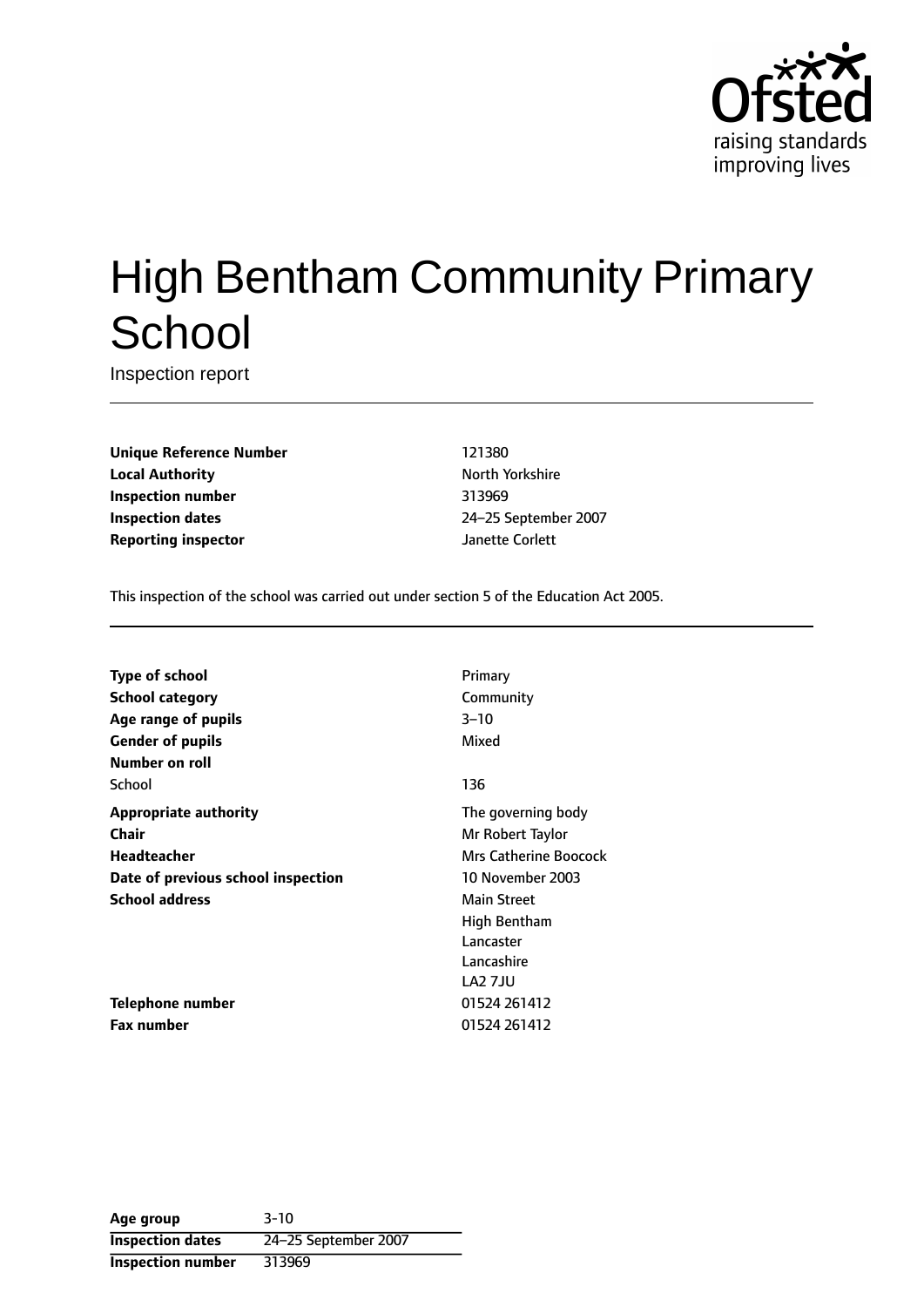© Crown copyright 2007

.

#### Website: www.ofsted.gov.uk

This document may be reproduced in whole or in part for non-commercial educational purposes, provided that the information quoted is reproduced without adaptation and the source and date of publication are stated.

Further copies of this report are obtainable from the school. Under the Education Act 2005, the school must provide a copy of this report free of charge to certain categories of people. A charge not exceeding the full cost of reproduction may be made for any other copies supplied.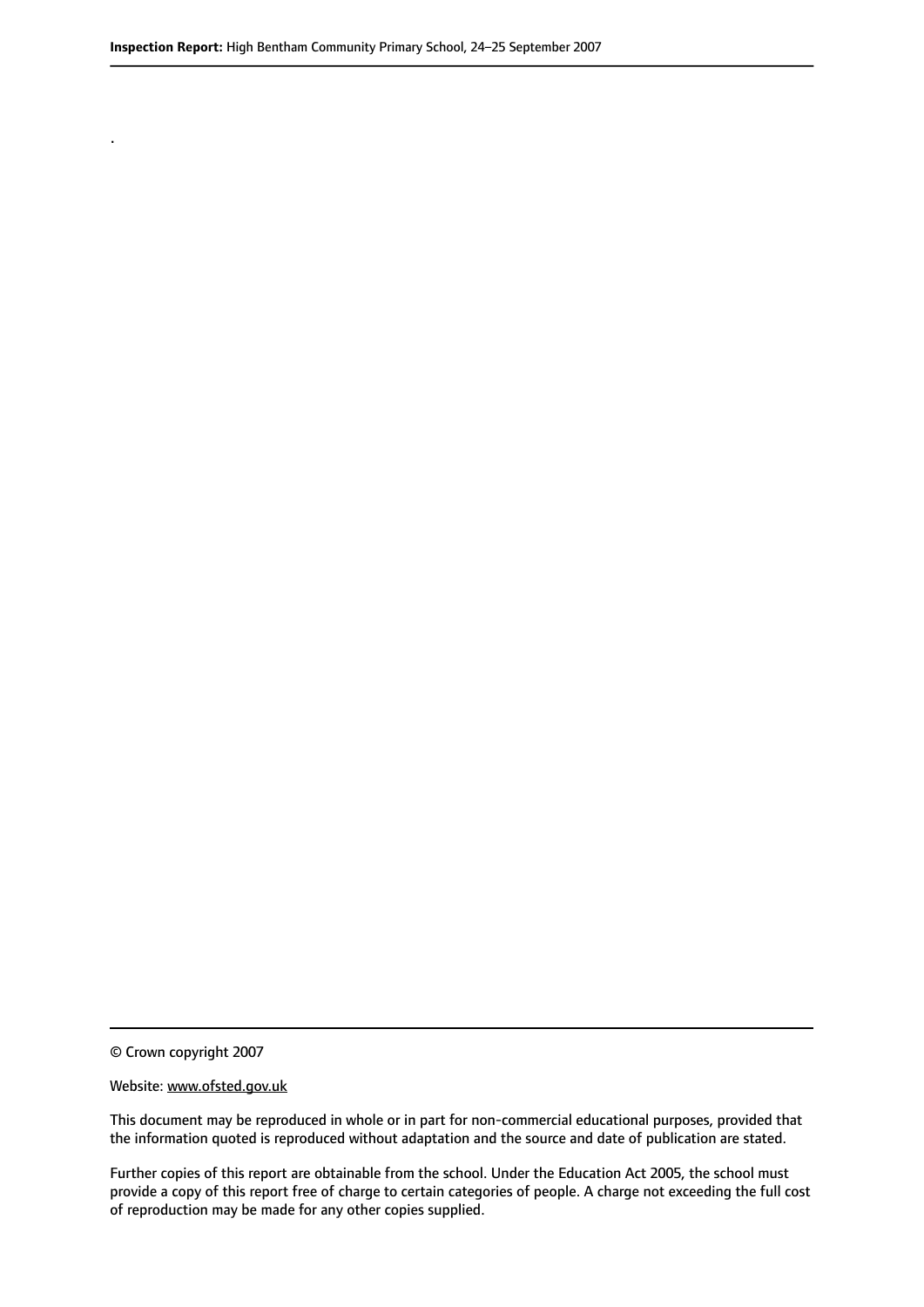# **Introduction**

The inspection was carried out by one Additional Inspector.

# **Description of the school**

High Bentham is smaller than the average sized school nationally. It holds the International School Award (2007-2010) and has achieved the Healthy School Award. There is a broad social mix in the school and the full range of ability is represented. There are no pupils who speak English as an additional language. Few pupils are eligible for free school meals and the proportion of pupils identified as having learning difficulties and/or disabilities is below the national average.

# **Key for inspection grades**

| Grade 1 | Outstanding  |
|---------|--------------|
| Grade 2 | Good         |
| Grade 3 | Satisfactory |
| Grade 4 | Inadequate   |
|         |              |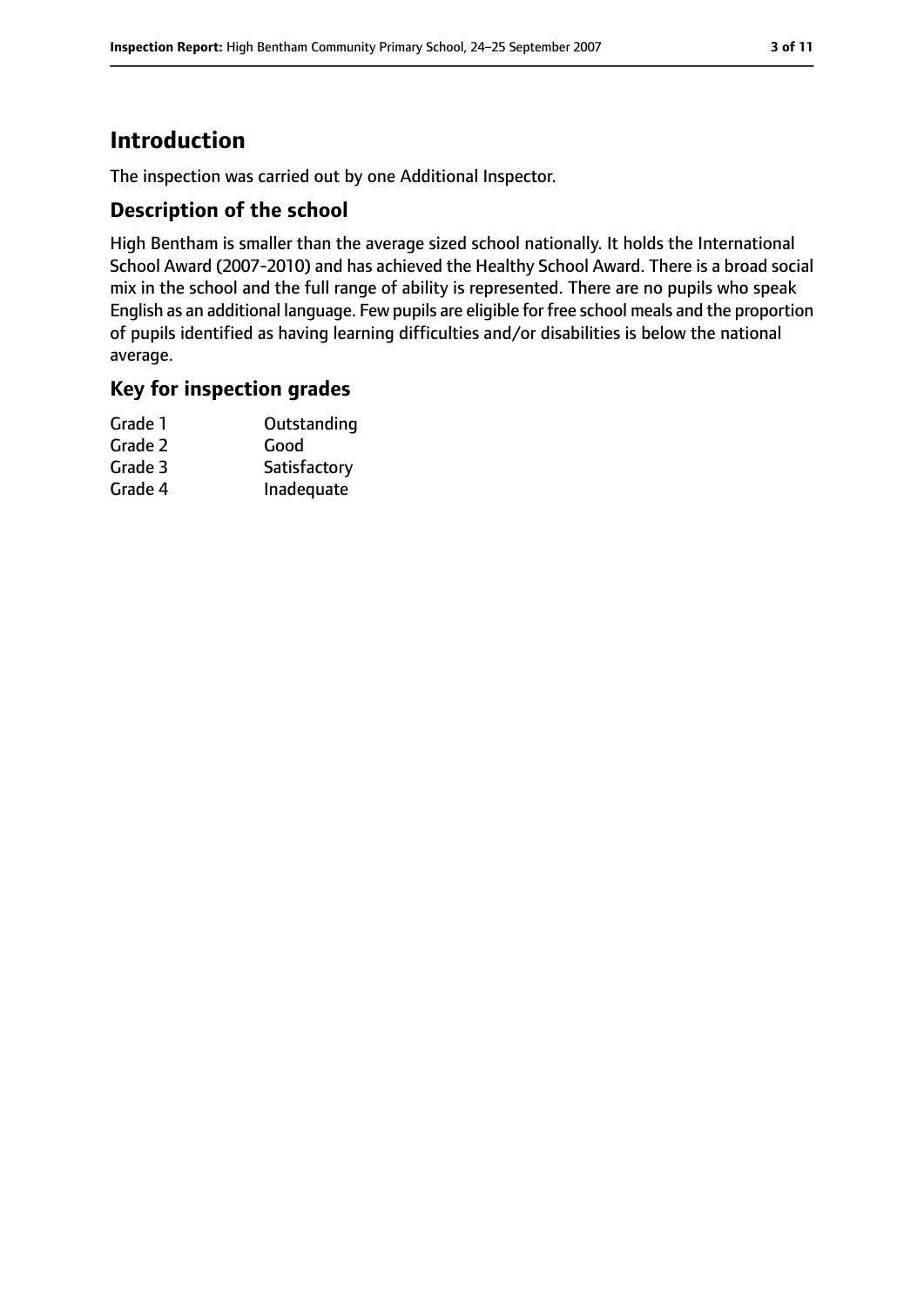# **Overall effectiveness of the school**

#### **Grade: 2**

The school's overall effectiveness is good. Parents appreciate how much the school cares for their children and say that staff are always friendly and approachable. Inspectors agree. Despite the limitations of the school buildings, the school provides a bright and vibrant learning community. It makes good use of the school grounds and the rich natural resources available in the locality to enhance the curriculum. Pupils enjoy taking responsibility for one another and understand the importance of making a positive contribution to the wider community. The strong international links prepare pupils well to take their place in a multicultural society and enhance their learning in other areas of the curriculum. Pupils love coming to school. That is why their attendance is good. Pupils say, 'All adults are really caring - they are just like mums and dads to us.' Similarly parents note that, 'The school is like one big family.' This means that pupils' behaviour is very good: they are kind to one another and very polite and courteous towards adults in the school.

Standards and achievement are good. Children start Nursery with skills typical for their age and, by the time they move on to middle school, they reach standards which are generally slightly above those expected. Most children leave the school with good basic skills in English, mathematics and information and communication technology (ICT) and have a sound basis for their future economic well-being.

Teaching is good and pupils make good progress. Teachers have good subject knowledge and give clear explanations. They have good questioning skills, which encourage thinking and promote opportunities for speaking and listening. Support assistants are given clear directions for group activities, which help pupils learn whilst allowing teachers to extend the degree of challenge for more able pupils or give focused support for specific areas of weakness. Specialist teachers and visitors regularly come into school. Their expertise and enthusiasm encourages children to take part in sports, music and creative arts and this adds to their enjoyment and personal development.

The school sets challenging annual targets for the amount of progress expected in reading, writing and mathematics, but pupils do not always understand these targets and how they will know when they have achieved them. This means that in Years 3, 4 and 5, progress in writing, particularly that of boys, and mathematics is not always as rapid as it could be. The school is aware of this and teachers are working hard to ensure that pupils can achieve to their full potential.

Leadership and management are good because the headteacher knows the school in-depth and has helped it to improve well since its last inspection. Other senior leaders, and some governors, are relatively new to their roles. They understand what the school needs to do to improve further, but have not had time to make many improvements.

# **Effectiveness of the Foundation Stage**

#### **Grade: 2**

The school's provision in the Foundation Stage is good. Children enter the Nursery with skills and knowledge that are typical for their age. They settle quickly into the school's routines and make good progress because teachers and support staff actively encourage them to become as independent as possible in their learning. Children enjoy a wide range of activities that promote creativity and provide very good opportunities for personal and social development.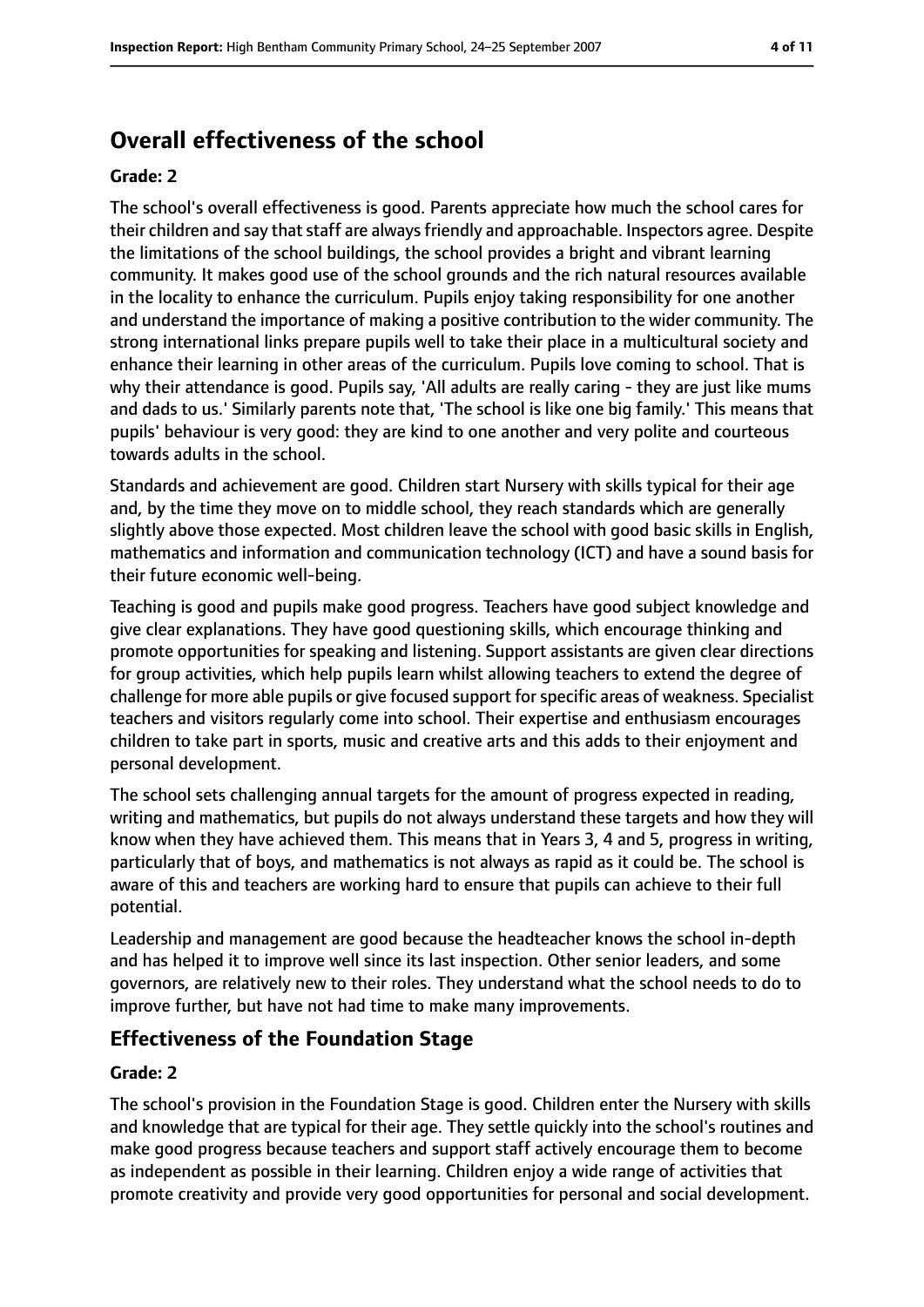They are excited about coming to school and feel safe and valued. They learn to express their ideas well by, for example, listening to stories and predicting what might happen next or suggesting alternative endings. Similarly, their mathematical development is good owing to the stimulating range of activities available, which help them develop mathematical ideas and methods to solve simple problems. Facilities for playing outside are good, but they are too far from the classrooms to allow very regular access. This prevents the effectiveness of the Foundation Stage from being outstanding, as the school suggests. Children reach the levels expected of them by the end of Reception, but make particularly good progress in personal and social development. This gives them great confidence when transferring to Year 1.

# **What the school should do to improve further**

- Raise standards and achievement in writing, particularly that of boys, and in mathematics for all pupils in Key Stage 2.
- Ensure that pupils are given clear and specific personal targets for improvement in English and mathematics.

# **Achievement and standards**

## **Grade: 2**

Achievement is good by the end of Year 2 and Year 5, following good progressin the Foundation Stage. At the end of Year 2 pupils reach standards which are above the national average in reading and mathematics and broadly in line with it in writing. These standards dipped slightly at the end of Year 2 in 2007 due to a higher than usual proportion of pupils in the cohort with learning difficulties and/or disabilities. In Years 3, 4 and 5 progress is generally good and many pupils achieve beyond expectations. By the time pupils move on to the next stage in their education, standards are generally above those expected in reading, writing and mathematics The variations in pupils' achievements, from year to year, in writing and mathematics, for example, do not detract from the good achievement generally. Pupils with learning difficulties and/or disabilities have good support and make good progress from their individual starting points.

# **Personal development and well-being**

#### **Grade: 2**

Pupils feel very safe and are encouraged to lead healthy lifestyles. They say that bullying is very rare indeed. Social, moral, spiritual and cultural development is good. Pupils enjoy quiet, spiritual reflection during assemblies, act responsibly and contribute to both local and global communities. For example, they regularly entertain local people with their concerts and performances and contribute to national and international charities. The school council is valued by pupils. They appreciate the opportunity to have a voice in school. Recently they asked if the toilets could be improved and this resulted in a complete refurbishment. Councillors learn how to conduct meetings fairly and to type more quickly! Pupils also act well as classroom monitors and 'playground friends'. The school's preparation of pupils for their future economic well-being is satisfactory. Computers are used well, but the weaknesses in boys' writing and mathematics in Key Stage 2, limit the growth of key skills.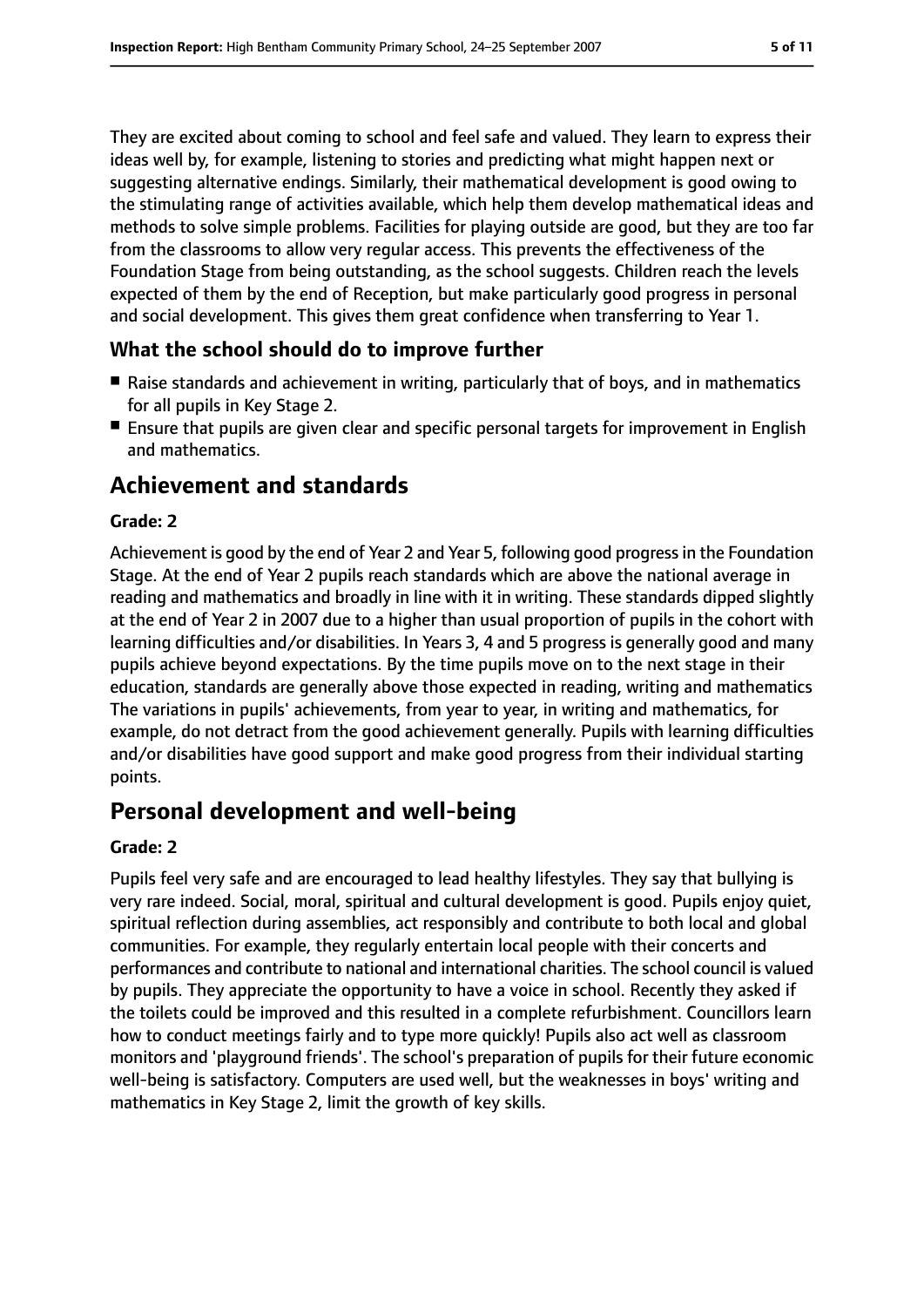# **Quality of provision**

# **Teaching and learning**

#### **Grade: 2**

Teachers have high expectations of work and behaviour and their enthusiastic and friendly approach creates a happy and purposeful learning environment. Typically, in good lessons, teachers and pupils work closely together on challenging tasks which have been well planned to meet the learning needs of individuals. Pupils make good progressin these lessons and enjoy being actively involved. Pupils' work is marked regularly, but the quality of teacher's written feedback is inconsistent across Key Stage 2, particularly in mathematics, where comments rightly give praise for achievement, but do not always identify weaknesses and suggest ways in which pupils could improve. This means that their progress in mathematics is not as rapid as that in reading and writing.

# **Curriculum and other activities**

#### **Grade: 2**

The school makes good provision for most areas of the curriculum. Some aspects are not so successful, which leads to some shortcomings in writing and mathematics. The curriculum is enriched by a wide range of opportunities for pupils to take part in extra-curricular clubs and activities. All pupils learn French and in Year 4 they learn German. There is a strong emphasis on providing high quality physical education, led by specialists and promoted through interschool competitions and events. Older pupils have the chance to visit a residential outdoor education centre which promotes their personal and social development and allows them to participate in adventurous activities such as climbing and canoeing. The school actively promotes inclusion and ensures full access to the curriculum for all learners including those with learning difficulties and/or disabilities. 'Peer massage' and 'circle time'sessions help pupils develop their confidence and self-esteem. Music is a real strength of the school - all pupils can learn to play a musical instrument and are encouraged to take part in concerts and performances. The school has developed good cross-curricular links. This maximises the opportunities for pupils to practise their basic skills in reading, writing, mathematics and ICT and contributes to their good progress in these subjects.

# **Care, guidance and support**

#### **Grade: 2**

The school cares for all its pupils very well and gives them good guidance and support on how to be healthy and keep themselves safe. School procedures for safeguarding children are robust and regularly reviewed. Similarly, the school promotes equality of opportunity. Racist incidents are very rare indeed, but are treated seriously, recorded and reported to governors and the local authority.

In this safe and supportive environment, the great majority of pupils make good progress. The school's good links with parents and outside agencies mean that pupils are well-supported in all stages of their development, including the transition to the next phase of their education. Parents are kept well-informed on their children's progress. They know that any concerns will be treated sensitively and appropriate action taken where necessary. The lack of individual academic guidance for pupils on the next steps in each stage of their learning and how they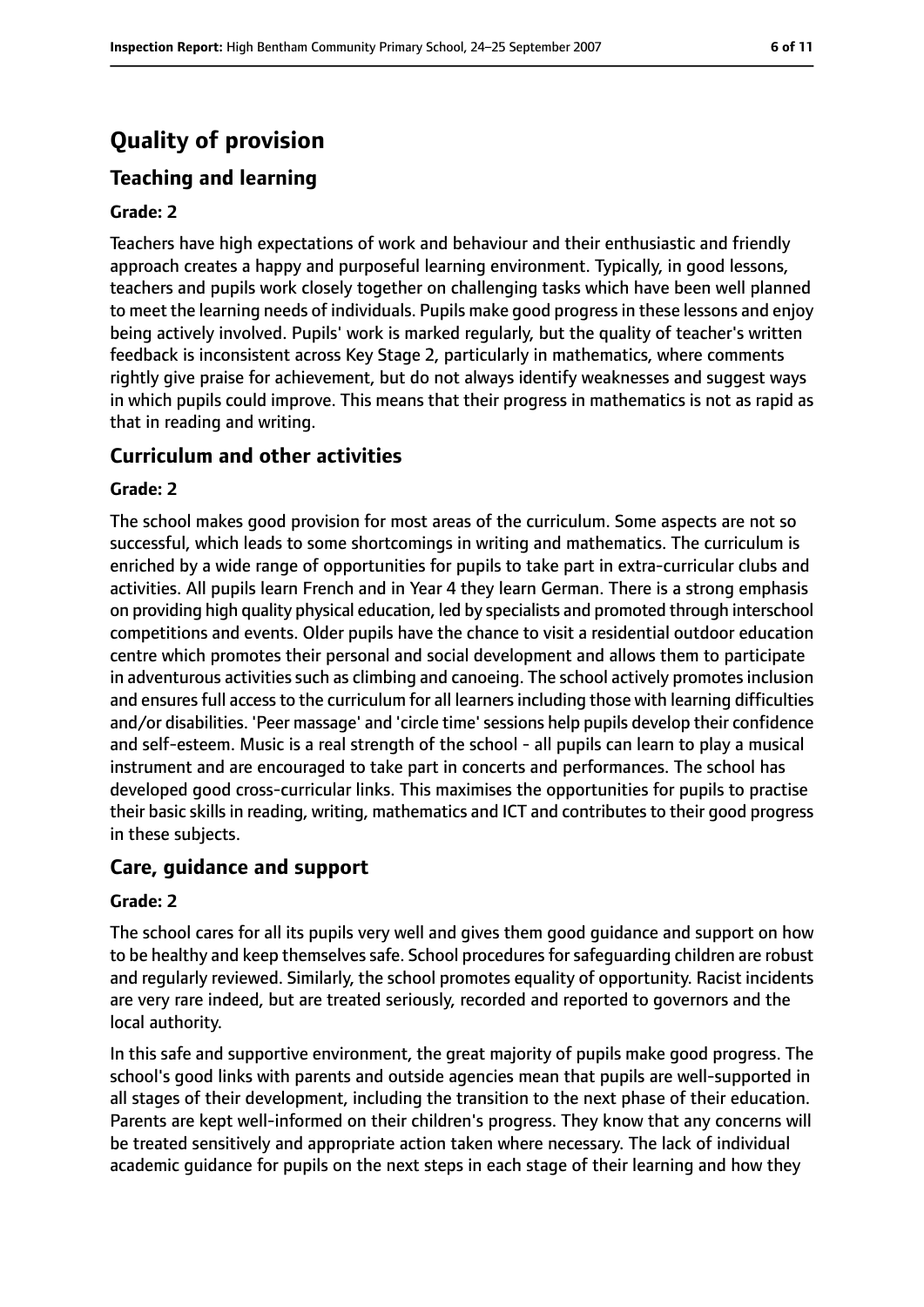will know when they have been successful prevents this aspect of the school from being even better than it is.

# **Leadership and management**

#### **Grade: 2**

The headteacher provides strong leadership and maintains the school's strong focus on raising standards and achievement for all pupils. As a result the rest of the school staff work together very well as a team, with a shared sense of values and an obvious enthusiasm for their work. They support the headteacher in making learning fun, promoting learners' personal development and recognising the individuality of every child. The school's senior leaders are experienced, but new to their distinct roles in the management of the school. This means that systems to rigorously track pupil progress and measure the impact of strategies for improvement are still in the early stages of development and that the school's self-evaluation processes are not quite as robust as they could be. The school's supportive governors are aware of the school's overall strengths and weaknesses, but they do not always have sufficiently detailed information to hold the school to account for its performance in terms of raising standards and achievement. These relative shortcomings, caused by a lack of time for systems to work fully, are not major issues. They do not detract from the good results produced already. This school provides good value for money and has a good capacity to improve.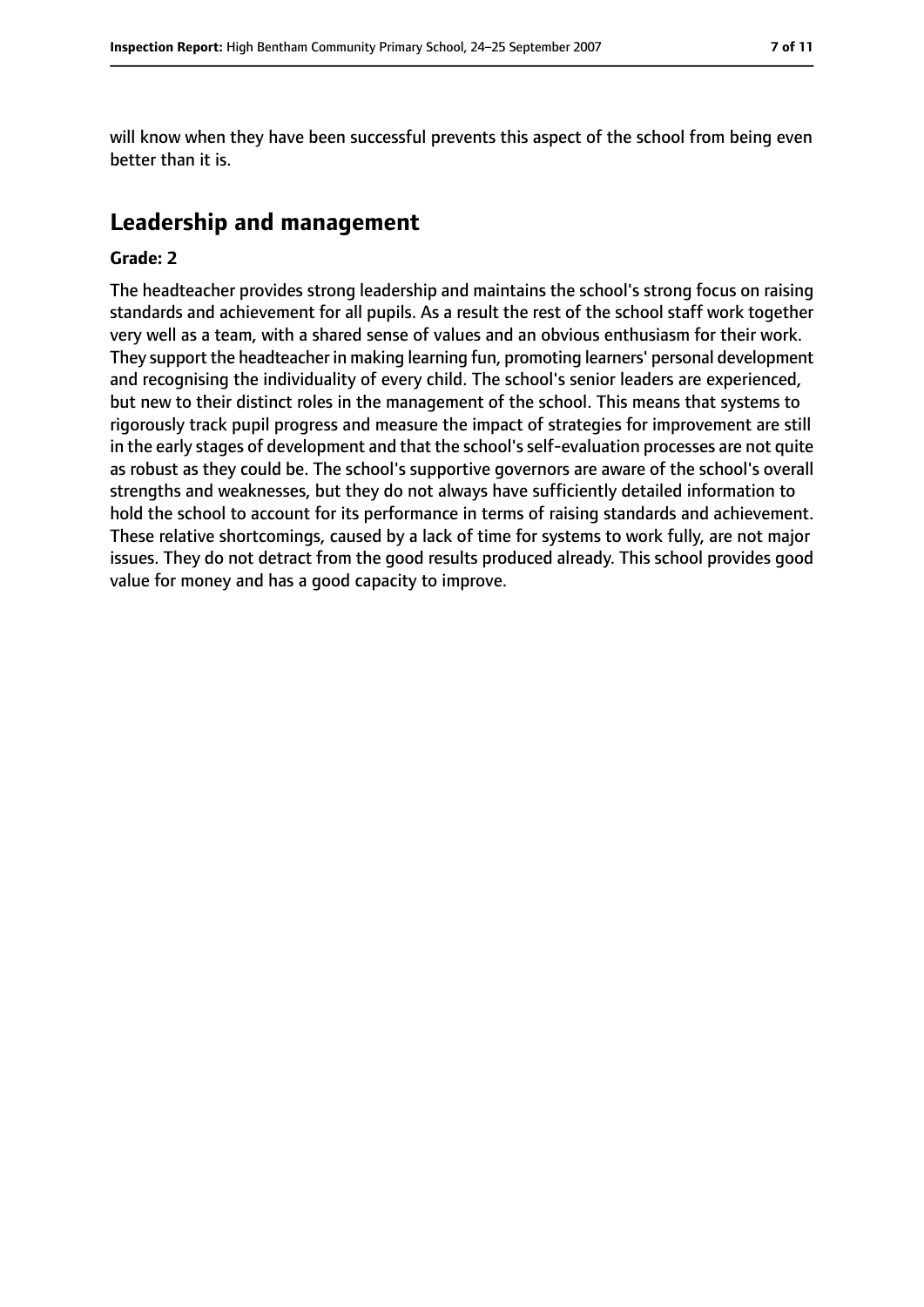**Any complaints about the inspection or the report should be made following the procedures set out in the guidance 'Complaints about school inspection', which is available from Ofsted's website: www.ofsted.gov.uk.**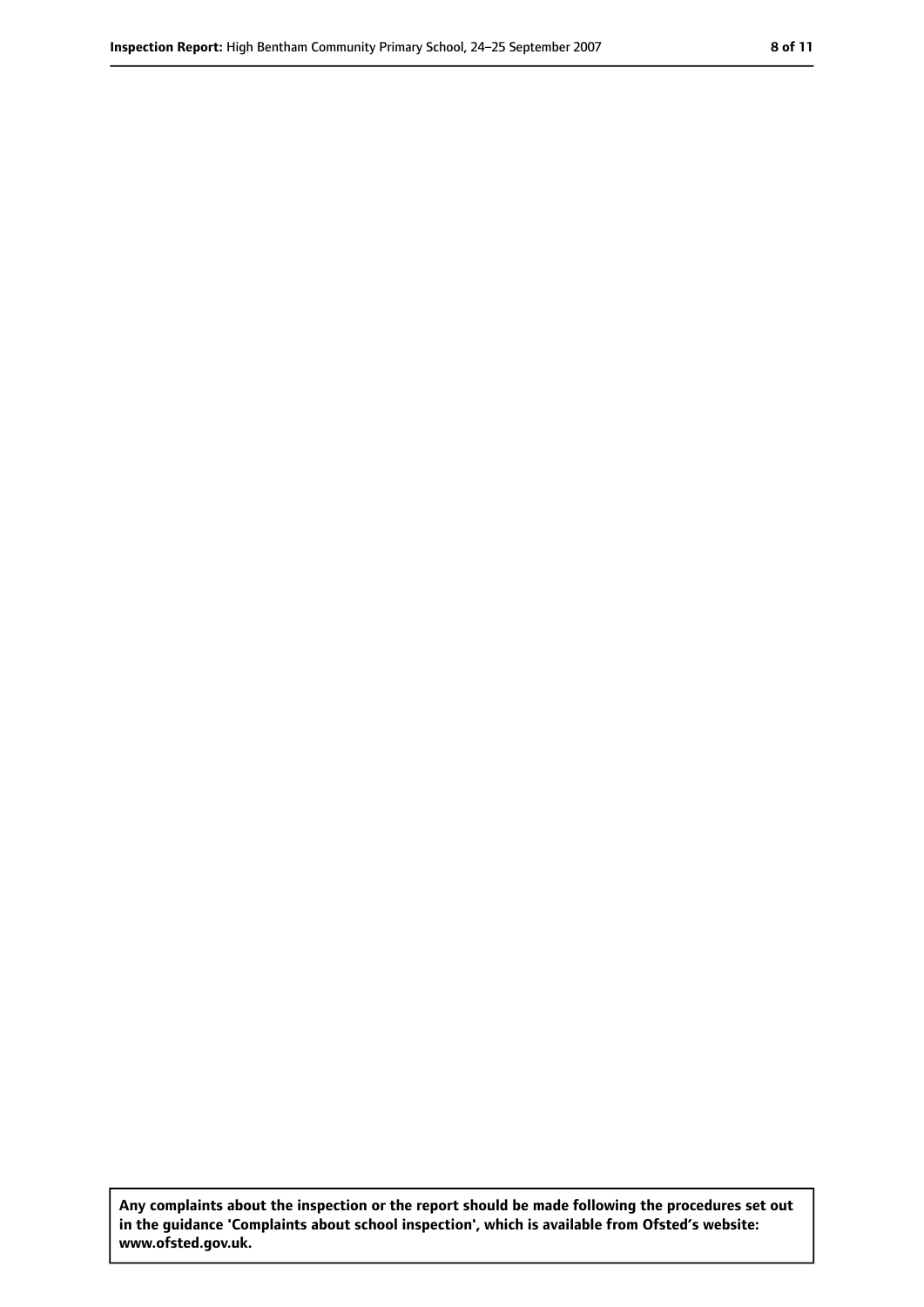# **Inspection judgements**

| $^{\backprime}$ Key to judgements: grade 1 is outstanding, grade 2 good, grade 3 satisfactory, and | School         |
|----------------------------------------------------------------------------------------------------|----------------|
| arade 4 inadequate                                                                                 | <b>Overall</b> |

# **Overall effectiveness**

| How effective, efficient and inclusive is the provision of education, integrated<br>care and any extended services in meeting the needs of learners? |     |
|------------------------------------------------------------------------------------------------------------------------------------------------------|-----|
| Effective steps have been taken to promote improvement since the last<br>inspection                                                                  | Yes |
| How well does the school work in partnership with others to promote learners'<br>well-being?                                                         |     |
| The effectiveness of the Foundation Stage                                                                                                            |     |
| The capacity to make any necessary improvements                                                                                                      |     |

# **Achievement and standards**

| How well do learners achieve?                                                                               |  |
|-------------------------------------------------------------------------------------------------------------|--|
| The standards <sup>1</sup> reached by learners                                                              |  |
| How well learners make progress, taking account of any significant variations between<br>groups of learners |  |
| How well learners with learning difficulties and disabilities make progress                                 |  |

# **Personal development and well-being**

| How good is the overall personal development and well-being of the<br>learners?                                  |  |
|------------------------------------------------------------------------------------------------------------------|--|
| The extent of learners' spiritual, moral, social and cultural development                                        |  |
| The extent to which learners adopt healthy lifestyles                                                            |  |
| The extent to which learners adopt safe practices                                                                |  |
| How well learners enjoy their education                                                                          |  |
| The attendance of learners                                                                                       |  |
| The behaviour of learners                                                                                        |  |
| The extent to which learners make a positive contribution to the community                                       |  |
| How well learners develop workplace and other skills that will contribute to<br>their future economic well-being |  |

# **The quality of provision**

| How effective are teaching and learning in meeting the full range of the<br>learners' needs?          |  |
|-------------------------------------------------------------------------------------------------------|--|
| How well do the curriculum and other activities meet the range of needs<br>and interests of learners? |  |
| How well are learners cared for, guided and supported?                                                |  |

## **Annex A**

 $^1$  Grade 1 - Exceptionally and consistently high; Grade 2 - Generally above average with none significantly below average; Grade 3 - Broadly average to below average; Grade 4 - Exceptionally low.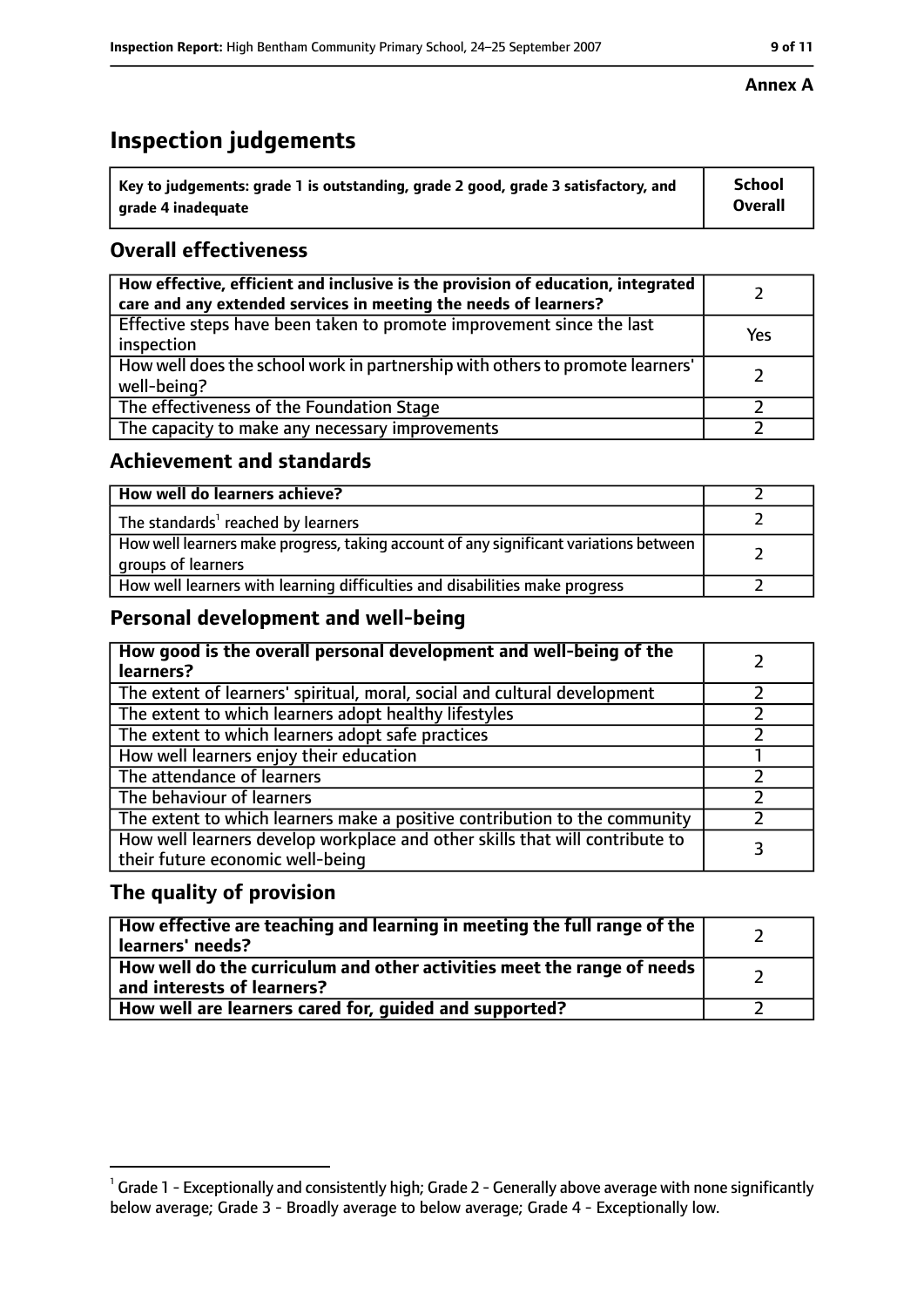#### **Annex A**

# **Leadership and management**

| How effective are leadership and management in raising achievement<br>and supporting all learners?                                              |           |
|-------------------------------------------------------------------------------------------------------------------------------------------------|-----------|
| How effectively leaders and managers at all levels set clear direction leading<br>to improvement and promote high quality of care and education |           |
| How effectively leaders and managers use challenging targets to raise standards                                                                 | 3         |
| The effectiveness of the school's self-evaluation                                                                                               | 3         |
| How well equality of opportunity is promoted and discrimination tackled so<br>that all learners achieve as well as they can                     |           |
| How effectively and efficiently resources, including staff, are deployed to<br>achieve value for money                                          | 7         |
| The extent to which governors and other supervisory boards discharge their<br>responsibilities                                                  | 3         |
| Do procedures for safequarding learners meet current government<br>requirements?                                                                | Yes       |
| Does this school require special measures?                                                                                                      | <b>No</b> |
| Does this school require a notice to improve?                                                                                                   | No        |